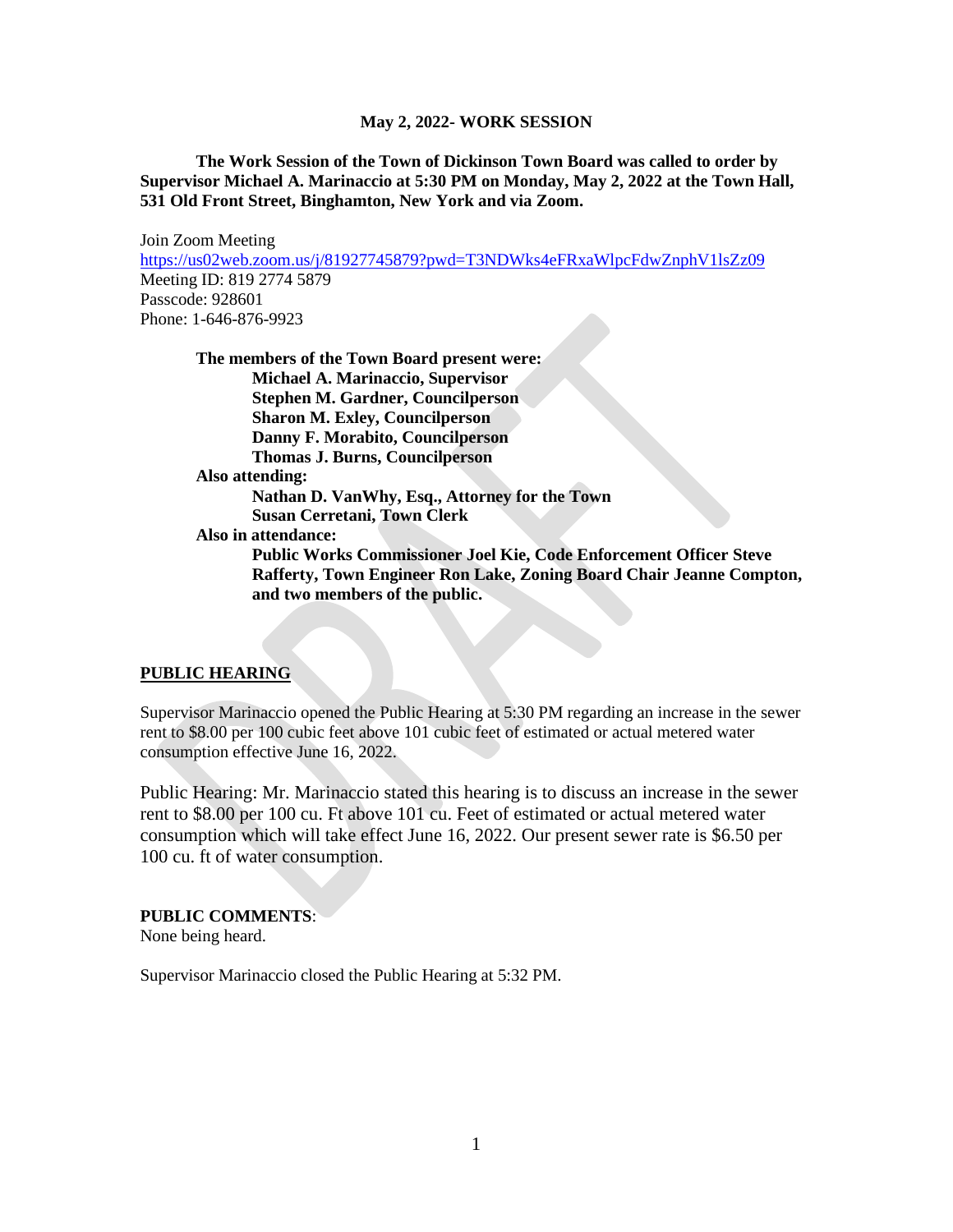# **CHAIR**

- 1. I want to thank our Public Works staff and Joel for the great work they did during and after the storm that hit us on Tuesday, April 19.
- 2. I met the **NY State Governor Kathy Hochul, County Executive Garnar** and other county and state representatives in person at the **EOC** offices that Tuesday afternoon to discuss the emergency status of our region regarding the effects of the storm.
- 3. I learned that while **NYSEG** was working on restoration of power to over 50,000 residents in Broome and Tioga Counties, they were behind in supplying dry ice and water to the affected residents. They are obligated to supply those items during a prolonged power outage. A **NYSEG** representative did call me at least twice a day to see how our town was doing and kept me up to date on restoration of power in our town.
- 4. I received a message from a resident who lives on N. Broad, and she wanted to know if we were in the process of condemning 20 N. Broad. I told her I would keep her informed as we learn more about this property.
- 5. I met with the County Executive on Wednesday, April 27 via zoom for his quarterly municipal updates. The focus was on the storm, but we also discussed the capping of sales tax on gasoline sales at \$3.00 per gallon which could save people additional money per gallon coupled with the state sales tax cap of .20 cents per gallon. I agreed that this was a great idea. This will begin June 1<sup>st</sup> through December. This move should have very little impact on our share of sales tax since the high price of gasoline was not expected in terms of budgets.
- 6. **Small Community Grants** are open, a new grant program for **Community Beatification** is now available. Grant applications are due May 13<sup>th</sup>
- 7. As everyone is aware, Bev is planning to retire this July. Bev and I have reviewed many applications and interviewed many of them as well. We are ready to hire someone with board approval. Her name is Sherry Jackson and has a very good background and experience in this field. Her starting salary will be \$44K. She will receive a stipend of \$2K per year for work on the cemetery and once she is fully trained in water and sewer billing/monitoring, she will receive an additional \$10K to her salary. Bev will be here to train Sherry. Bev will also stay on after her retirement in July on a part-time basis to run the water/sewer billing and train Sherry on all the formalities of water/sewer. We are looking at a start date of May 23rd. Sherry will also give her current employer a two-weeks' notice.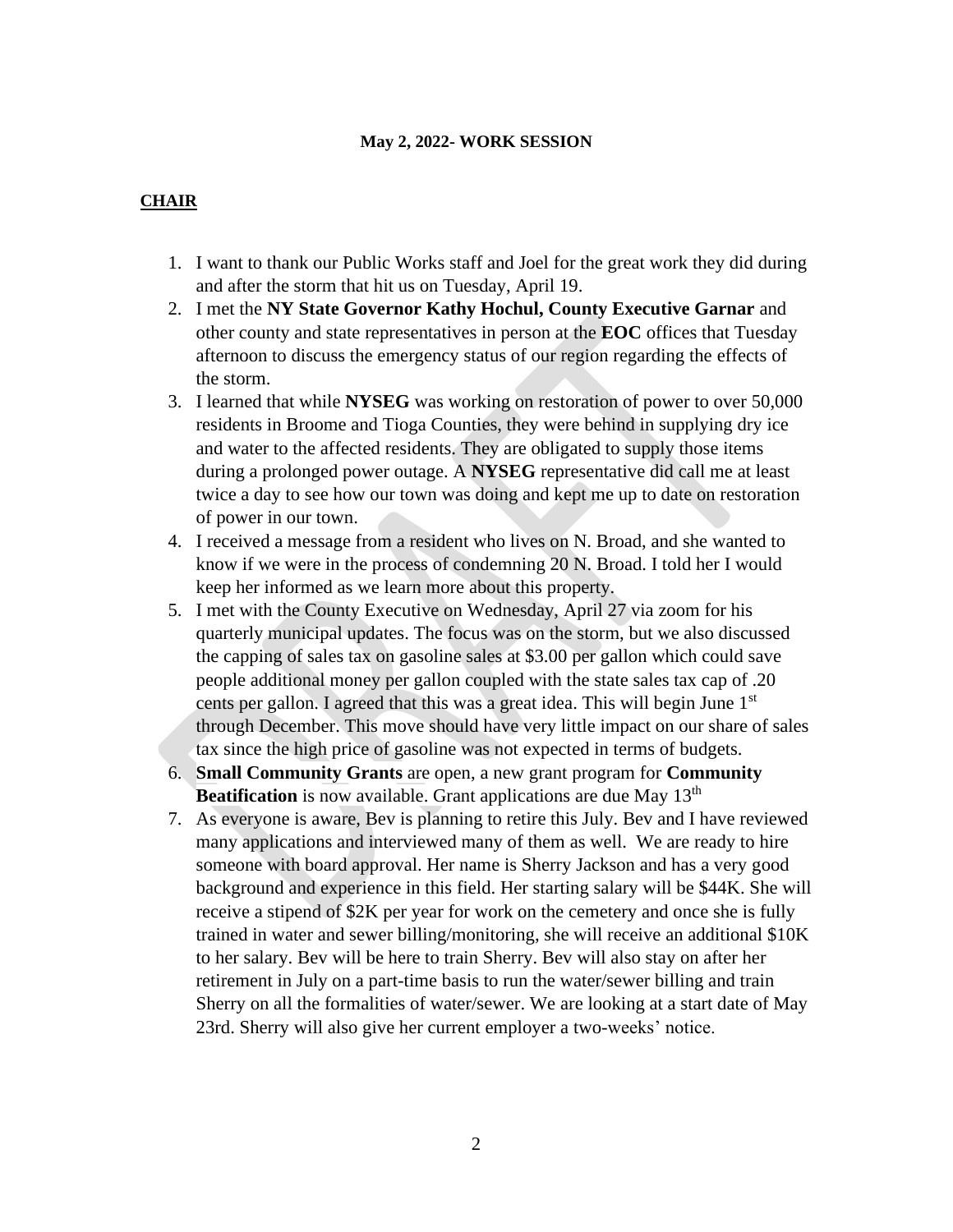### **RESOLUTION 2022-17**

The following Resolution was offered by Councilperson Gardner, who moved its adoption, seconded by Councilperson Exley to wit:

BE IT RESOLVED, by the Town Board of the Town of Dickinson, Broome County, New York as follows:

## **RESOLUTION: APPROVING THE HIRING OF SHERRY JACKSON FOR THE POSITION OF ADMINISTRATIVE ASSISTANT AT A STARTING SALARY OF \$44 THOUSAND DOLLARS, A STIPEND OF \$2 THOUSAND DOLLARS FOR THE CEMETERY AND AN ADDITIONAL \$10 THOUSAND DOLLARS ONCE TRAINED FOR WATER/SEWER BILLING AND MONITORING.**

The question of adoption of the foregoing Resolution was duly put to a vote on roll call which resulted as follows: All in favor. Vote Ayes  $-5$ , Nays  $-0$ , Absent-0.

Supervisor Marinaccio voting Aye Councilperson Gardner voting Aye Councilperson Exley voting Aye Councilperson Morabito voting Aye Councilperson Burns voting Aye

All in favor

### **ATTORNEY**

#### **SEWER RATE INCREASE**

Attorney Van Why stated that we need to put a sewer rate increase plan in place to take effect June 16<sup>th</sup>. He will supply Clerk Cerretani with the resolution for next week's meeting. Supervisor Marinaccio stated that he thinks the residents will understand. We are a customer of the Joint Sewage Operation, and we don't have control; our hands are tied.

### **PUBLIC WORKS**

Public Works Commissioner Kie reported:

- Lot of debris from the storm. All roads are open. Will probably have another week of cleanup.
- Glenwood cemetery is open; the roads are cleared. Supervisor Marinaccio stated that he is proud of the things that Public Works Commissioner Kie and the Highway Department crew do for the residents; they do a great job.
- **Cleanup Day** is May 21<sup>st</sup>.
- **Electronic recycling Day** will be held on October 1<sup>st</sup> from 9 am to 1 pm. We will put the information on the website. The landfill handles hazardous waste. They will send a company out to collect the items and take them away.
- Mr. Kie will meet with Councilperson Exley and Councilperson Burns next to go over what to propose to the board in regard to future projects.